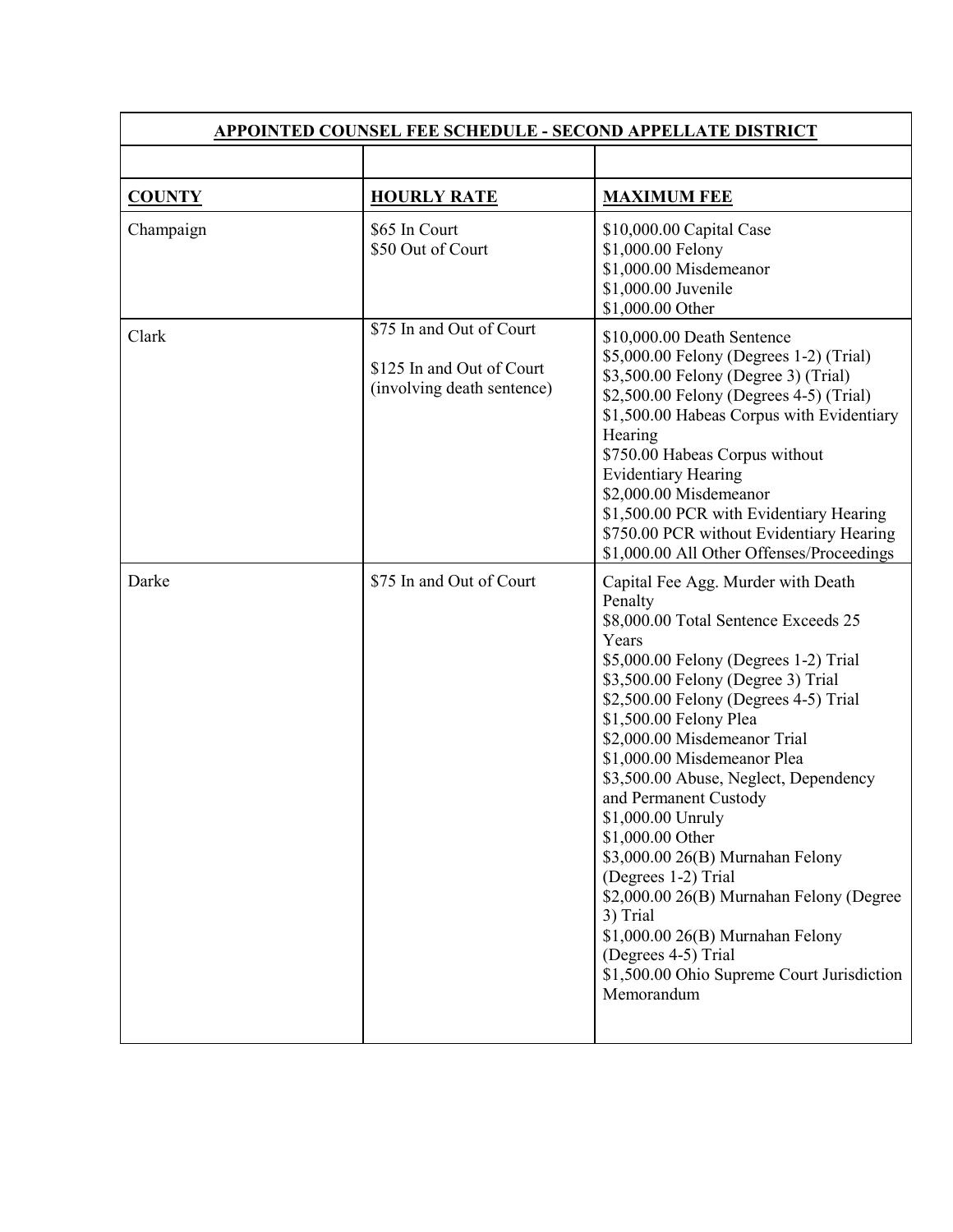| Greene | \$75 In and Out of Court           | (Trials)                                                                                                                                                                                                                                                                                                                                                                                                                                                                                                                                                                                                                                                          |
|--------|------------------------------------|-------------------------------------------------------------------------------------------------------------------------------------------------------------------------------------------------------------------------------------------------------------------------------------------------------------------------------------------------------------------------------------------------------------------------------------------------------------------------------------------------------------------------------------------------------------------------------------------------------------------------------------------------------------------|
|        |                                    | \$125/hr. no max Agg. Murder with death<br>spec.<br>\$15,000.00 or \$25,000.00 w/2 attny Agg.<br>Murder w/o death spec<br>\$10,000.00 Murder<br>\$10,000.00 Felony-possible life sentence<br>\$2,500.00-\$8,000.00 if trial Felony 1-2<br>\$2,500.00-\$5,000.00 if trial Felony 3<br>\$1,500.00-\$3,500.00 if trial Felony 4-5<br>\$1,000.00-\$2,000.00 if trial/hearing<br>Misdemeanor 1-4<br>\$300.00 Traffic/Contempt<br>\$1,000.00-\$2,500.00 if trial/hearing OVI<br>\$1000.00-\$2500.00 if trial/hearing BAC<br>\$500.00 Contempt<br>\$750.00 Probation Violation<br>\$300.00 Preliminary Hearing<br>\$750.00 Sex Offender Classification<br>\$750.00 Other |
|        |                                    | (Juvenile)<br>\$125/hr. no max Agg. Murder with death                                                                                                                                                                                                                                                                                                                                                                                                                                                                                                                                                                                                             |
|        |                                    | spec.<br>\$7,500.00 or \$12,500.00 w/2 attny Agg.<br>Murder w/o death spec<br>\$6,000.00 Murder<br>\$5,000.00 Felony-possible life sentence<br>\$2,500.00-\$5,000.00 if trial/hearing Felony<br>$1 - 2$<br>\$1,500.00-\$2,500.00 if trial/hearing Felony<br>3<br>\$1,000.00-\$2,000.00 if trial/hearing Felony<br>$4 - 5$<br>\$1,000.00-\$2,000.00 if trial/hearing<br>Misdemeanor 1-4<br>\$300.00 Traffic                                                                                                                                                                                                                                                        |
| Miami  | \$60 In Court<br>\$55 Out of Court | \$2,000.00 Agg. Murder<br>\$1,500.00 Murder<br>\$1,000.00 Felony<br>\$750.00 Misdemeanor<br>\$1,000.00 Juvenile/Other                                                                                                                                                                                                                                                                                                                                                                                                                                                                                                                                             |